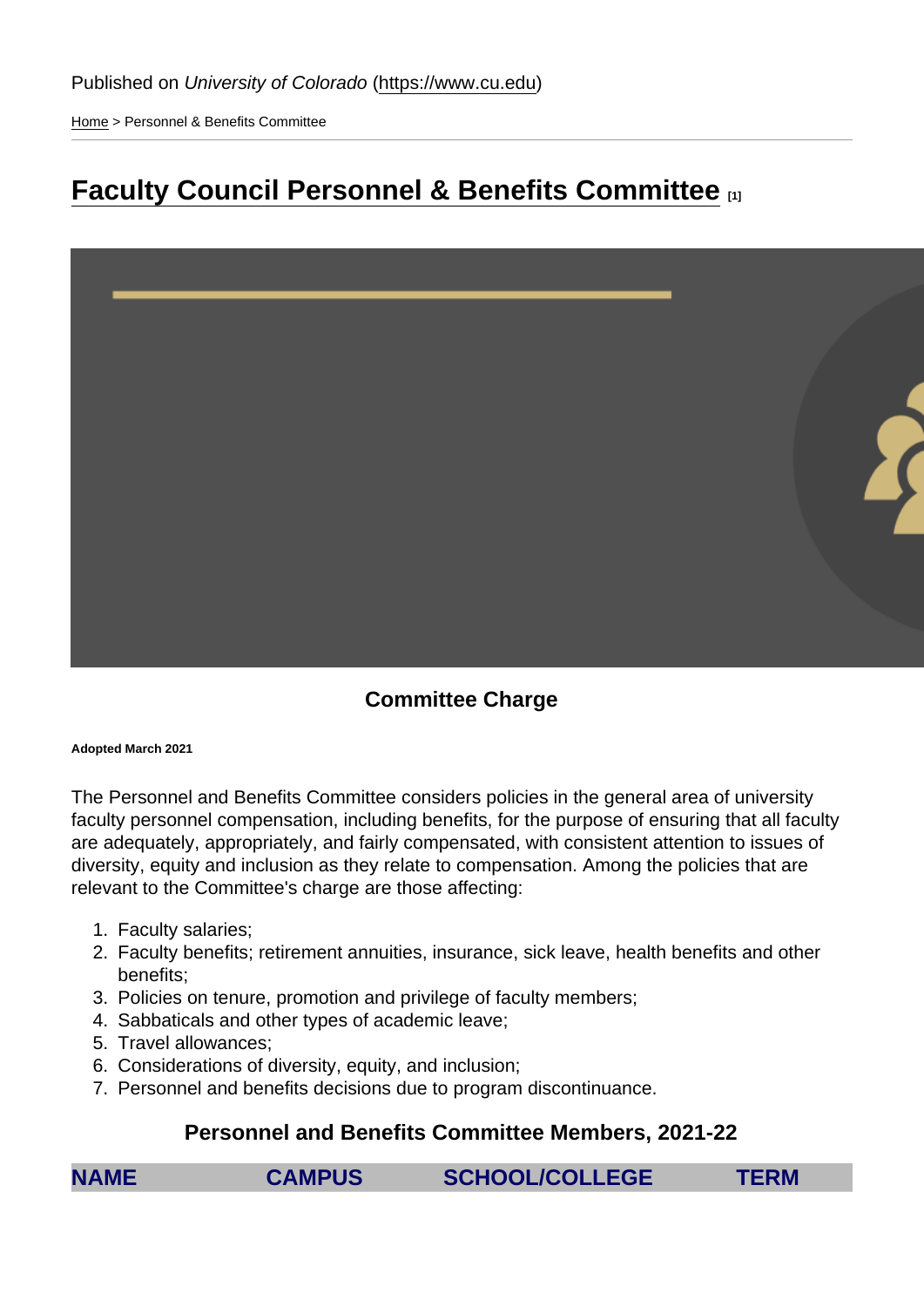| Tamara Terzian,<br><b>Interim Chair</b> | <b>CU Anschutz</b>                                | <b>School of Medicine</b>                         | Term 3,<br>AY 2021-<br>2022 |
|-----------------------------------------|---------------------------------------------------|---------------------------------------------------|-----------------------------|
| Jeff Zax, Vice<br>Chair                 | <b>CU Boulder</b>                                 | <b>College of Arts &amp; Sciences</b>             | Term 3,<br>AY 2020-<br>2023 |
| Lawrence<br>Cunningham,<br>Secretary    | <b>CU Denver</b>                                  | <b>Business School</b>                            | Term 3,<br>AY 2020-<br>2023 |
| Inge Wefes                              | <b>CU Anschutz</b>                                | <b>School of Medicine</b>                         | Term 2,<br>AY 2021-<br>2024 |
| <b>Lindsey Yates</b>                    | <b>CU Anschutz</b>                                | <b>School of Dental Medicine</b>                  | Term 2,<br>AY 2021-<br>2024 |
| <b>Celine Dauverd</b>                   | <b>CU Boulder</b>                                 | College of Arts & Sciences                        | Term 1,<br>AY 2021-<br>2024 |
| <b>Sloan Speck</b>                      | <b>CU Boulder</b>                                 | School of Law                                     | Term 1,<br>AY 2021-<br>2024 |
| Lynn Gates                              | <b>CU Colorado</b><br>Springs                     | <b>Kraemer Family Library</b>                     | <b>Fall Term</b><br>2021    |
| <b>Sherry</b><br><b>McCormick</b>       | <b>CU Colorado</b><br><b>Springs</b>              | College of Nursing &<br><b>Health Sciences</b>    | Term 1,<br>AY 2020-<br>2023 |
| <b>Matthew Metzger</b>                  | <b>CU Colorado</b><br><b>Springs</b>              | <b>College of Business</b>                        | Term 2,<br>AY 2020-<br>2023 |
| <b>Tom Zwirlein</b>                     | <b>CU Colorado</b><br>Springs,<br><b>Emeritus</b> | <b>College of Business</b>                        | Term 1,<br>AY 2021-<br>2022 |
| Dorothy Garrison<br>Wade                | CU Denver,<br><b>Emeritus</b>                     | School of Education &<br><b>Human Development</b> | Term 1,<br>AY 2021-<br>2022 |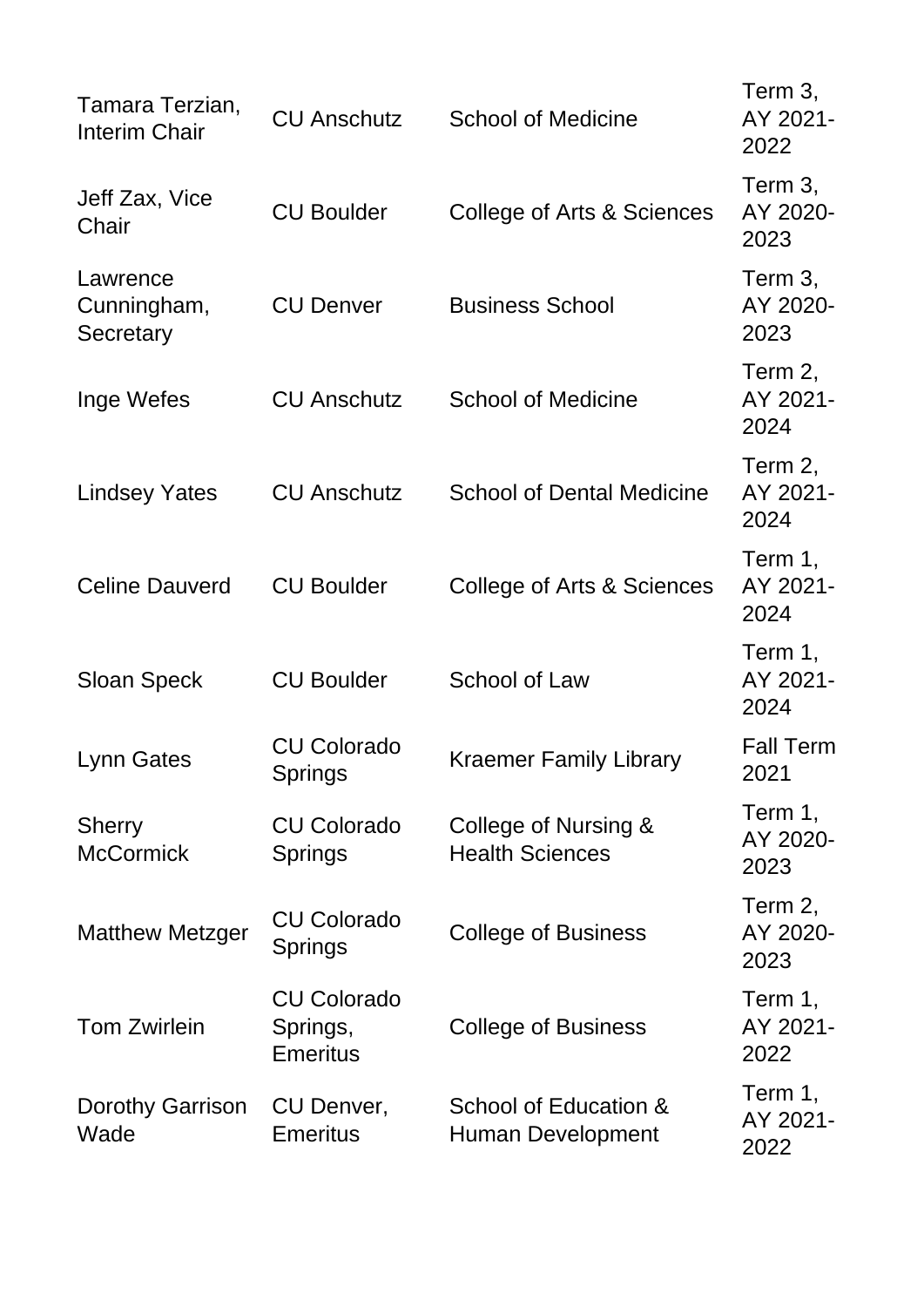| <b>Michael Harper</b>                                                                                                                                                                     | <b>CU Denver</b>                                           | <b>Business School</b>  | Term 1,<br>AY 2019-<br>2022 |
|-------------------------------------------------------------------------------------------------------------------------------------------------------------------------------------------|------------------------------------------------------------|-------------------------|-----------------------------|
| <b>Jeffrey Schrader</b>                                                                                                                                                                   | <b>CU Denver</b>                                           | College of Arts & Media | Term 1,<br>AY 2020-<br>2023 |
| <b>Michelle Martinez</b>                                                                                                                                                                  | CU System,<br>Director of<br><b>Strategic</b><br>Benefits* |                         |                             |
| *non-voting member                                                                                                                                                                        |                                                            |                         |                             |
|                                                                                                                                                                                           |                                                            | <b>Meetings</b>         |                             |
| • Meetings, AY 2021-22<br>• Meetings, AY 2020-21<br>$M_{\text{e}}$ , $M_{\text{e}}$ , $M_{\text{e}}$ , $M_{\text{e}}$ , $M_{\text{e}}$ , $M_{\text{e}}$ , $M_{\text{e}}$ , $M_{\text{e}}$ |                                                            |                         |                             |

- [Meetings, AY 2019-20](#page-3-0)
- Meetings, AY 2018-19
- [Meetings, AY 2017-18](#page-4-0)

| <b>DATE</b>       | <b>TIME</b>  | <b>LOCATION</b>                        | <b>MINUTES</b> |
|-------------------|--------------|----------------------------------------|----------------|
| September 3, 2021 | $1 - 3 p.m.$ | Zoom Video Conference Minutes [2]      |                |
| October 1, 2021   | $1 - 3 p.m.$ | Zoom Video Conference Minutes          |                |
| November 5, 2021  | $1 - 3 p.m.$ | Zoom Video Conference Minutes          |                |
| December 3, 2021  | $1 - 3 p.m.$ | Zoom Video Conference Minutes          |                |
| February 4, 2022  | $1 - 3 p.m.$ | Zoom Video Conference Minutes          |                |
| March 4, 2022     | $1 - 3 p.m.$ | Zoom Video Conference Minutes          |                |
| April 1, 2022     | $1 - 3 p.m.$ | Zoom Video Conference Minutes          |                |
| May 6, 2022       | $1 - 3 p.m.$ | Zoom Video Conference Minutes          |                |
| <b>DATE</b>       | <b>TIME</b>  | <b>LOCATION</b>                        | <b>MINUTES</b> |
| September 4, 2020 | $1 - 3 p.m.$ | Zoom Video Conference Minutes [3]      |                |
| October 2, 2020   | $1 - 3 p.m.$ | Zoom Video Conference Minutes $_{[4]}$ |                |
| November 6, 2020  | $1 - 3 p.m.$ | Zoom Video Conference Minutes [5]      |                |
| December 4, 2020  | $1 - 3 p.m.$ | Zoom Video Conference Minutes [6]      |                |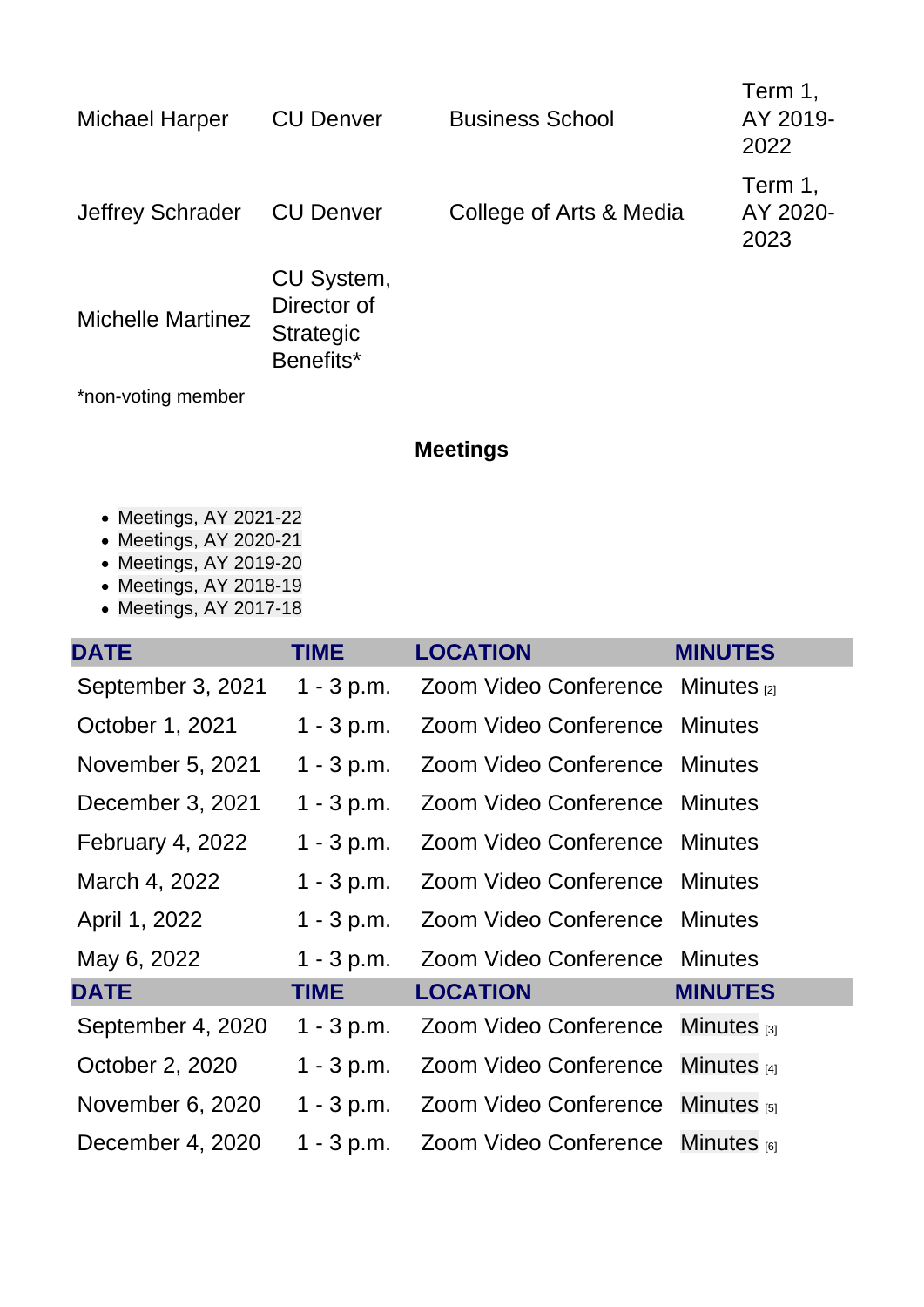<span id="page-3-0"></span>

| <b>DATE</b>                 | <b>TIME</b>  | <b>LOCATION</b>                                          | <b>MINUTES</b>         |
|-----------------------------|--------------|----------------------------------------------------------|------------------------|
| <b>February 5, 2021</b>     | $1 - 3 p.m.$ | Zoom Video Conference                                    | Minutes <sub>[7]</sub> |
| March 5, 2021               | $1 - 3 p.m.$ | Zoom Video Conference                                    | Minutes [8]            |
| April 2, 2021               | $1 - 3 p.m.$ | Zoom Video Conference                                    | Minutes $_{[9]}$       |
| May 7, 2021                 | $1 - 3 p.m.$ | Zoom Video Conference                                    | Minutes $[10]$         |
| <b>DATE</b>                 | <b>TIME</b>  | <b>LOCATION</b>                                          | <b>MINUTES</b>         |
| September 6, 2019           | $1 - 3 p.m.$ | 1800 Grant Street, Pikes<br><b>Peak Conference Room</b>  | Minutes $[11]$         |
| October 4, 2019             | $1 - 3 p.m.$ | 1800 Grant Street, Pikes<br><b>Peak Conference Room</b>  | Minutes $[12]$         |
| November 1, 2019            | $1 - 3 p.m.$ | 1800 Grant Street, First<br><b>Floor Conference Room</b> | Minutes $[13]$         |
| December 6, 2019            | $1 - 3 p.m.$ | 1800 Grant Street, Pikes<br><b>Peak Conference Room</b>  | Minutes $[14]$         |
| <b>February 24, 2020</b>    | $1 - 3 p.m.$ | 1800 Grant Street, Pikes<br><b>Peak Conference Room</b>  | Minutes $[15]$         |
| March 6, 2020<br>(canceled) | $1 - 3 p.m.$ | 1800 Grant Street, Pikes<br><b>Peak Conference Room</b>  |                        |
| April 3, 2020               |              | 1 - 3 p.m. Zoom Video Conference                         | Minutes $[16]$         |
| May 1, 2020                 |              | 1 - 3 p.m. Zoom Video Conference                         | Minutes [17]           |
| <b>DATE</b>                 | <b>TIME</b>  | <b>LOCATION</b>                                          | <b>MINUTES</b>         |
| September 7,<br>2018        | $1 - 3 p.m.$ | 1800 Grant Street, Denver<br><b>Conference Room</b>      | Minutes $[18]$         |
| November 2,<br>2018         | $1 - 3 p.m.$ | 1800 Grant Street, Denver<br><b>Conference Room</b>      | Minutes [19]           |
| December 7,<br>2018         | $1 - 3 p.m.$ | 1800 Grant Street, Denver<br><b>Conference Room</b>      | Minutes [20]           |
| February 1, 2019 1 - 3 p.m. |              | 1800 Grant Street, Denver<br><b>Conference Room</b>      | Minutes $_{[21]}$      |
| March 1, 2019               |              | 1 - 2 p.m. Zoom Videoconference                          | Minutes [22]           |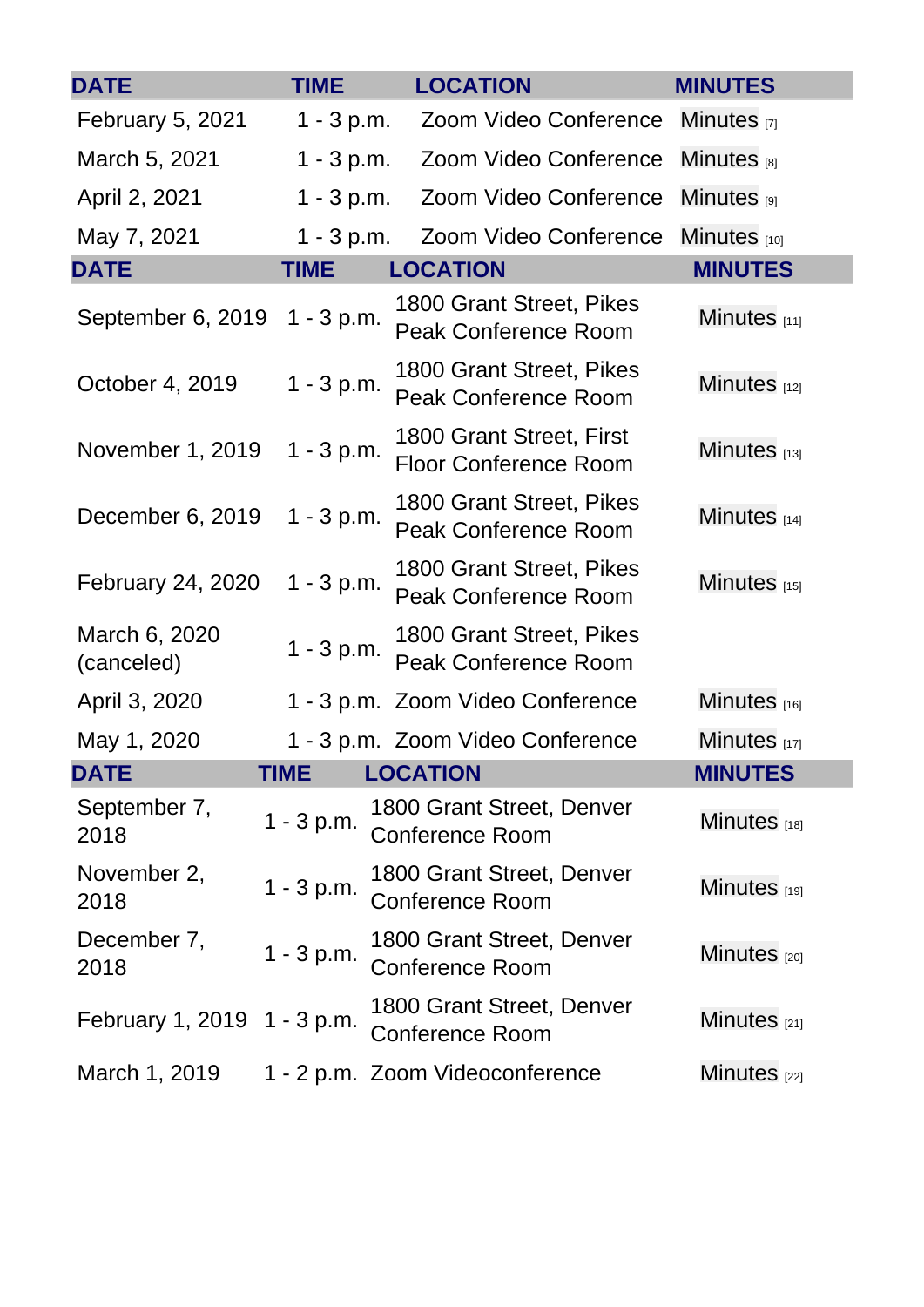<span id="page-4-0"></span>

| <b>DATE</b>                 | <b>TIME</b>  | <b>LOCATION</b>                                     | <b>MINUTES</b>    |
|-----------------------------|--------------|-----------------------------------------------------|-------------------|
| April 5, 2019               | $1 - 3 p.m.$ | 1800 Grant Street, Denver<br><b>Conference Room</b> | Minutes $[23]$    |
| May 3, 2019                 | $1 - 3 p.m.$ | 1800 Grant Street, Denver<br><b>Conference Room</b> | Minutes $[24]$    |
| <b>DATE</b>                 | <b>TIME</b>  | <b>LOCATION</b>                                     | <b>MINUTES</b>    |
| September 1,<br>2017        | $1 - 3 p.m.$ | 1800 Grant Street, Denver<br><b>Conference Room</b> | Minutes $_{[25]}$ |
| October 6, 2017             | $1 - 3 p.m.$ | 1800 Grant Street, Denver<br><b>Conference Room</b> | Minutes $[26]$    |
| November 3, 2017 1 - 3 p.m. |              | 1800 Grant Street, Denver<br><b>Conference Room</b> | <b>Minutes</b>    |
| December 1, 2017 2 - 4 p.m. |              | 1800 Grant Street, Denver<br><b>Conference Room</b> | Minutes $[27]$    |
| January 12, 2018            | $1 - 3 p.m.$ | 1800 Grant Street, Denver<br><b>Conference Room</b> | Minutes $[28]$    |
| <b>February 2, 2018</b>     | $1 - 3 p.m.$ | 1800 Grant Street, Denver<br><b>Conference Room</b> | Minutes [29]      |
| March 2, 2018               | $1 - 3 p.m.$ | 1800 Grant Street, Denver<br><b>Conference Room</b> | Minutes [30]      |
| April 6, 2018               | $1 - 3 p.m.$ | 1800 Grant Street, Denver<br><b>Conference Room</b> | Minutes $[31]$    |
| May 4, 2018                 | $1 - 3 p.m.$ | 1800 Grant Street, Denver<br><b>Conference Room</b> | <b>Minutes</b>    |

[Click here](https://www.dropbox.com/home/Faculty Council/Faculty Council Committees/Personnel/Minutes) [32] to view archived minutes of the Personnel Committee

Groups audience: Faculty Senate | Faculty Council

Source URL: https://www.cu.edu/faculty/committees-faculty-council/faculty-council-personnel-benefitscommittee

Links

[1] https://www.cu.edu/faculty/committees-faculty-council/faculty-council-personnel-benefits-committee

[2] https://www.cu.edu/doc/personnel-sept2021-minutespdf-1

[3] https://www.cu.edu/doc/personnel-sept-2020-minutespdf

[4] https://www.cu.edu/doc/personnel-oct-2020-minutespdf

[5] https://www.cu.edu/doc/personnel-nov2020-minutespdf